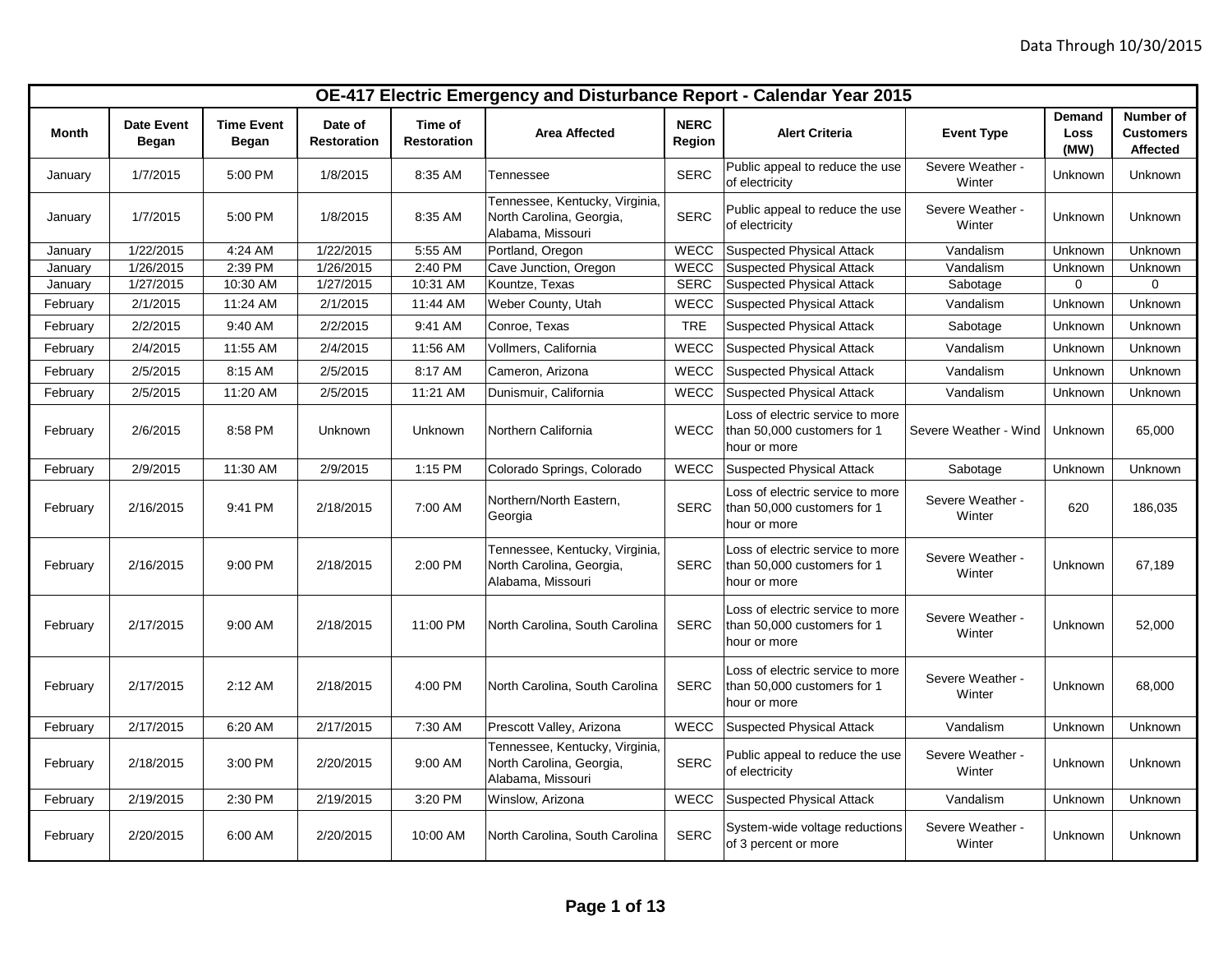|              |                                   |                            |                               |                               |                                                |                       | OE-417 Electric Emergency and Disturbance Report - Calendar Year 2015                                                    |                                   |                               |                                                  |
|--------------|-----------------------------------|----------------------------|-------------------------------|-------------------------------|------------------------------------------------|-----------------------|--------------------------------------------------------------------------------------------------------------------------|-----------------------------------|-------------------------------|--------------------------------------------------|
| <b>Month</b> | <b>Date Event</b><br><b>Began</b> | <b>Time Event</b><br>Began | Date of<br><b>Restoration</b> | Time of<br><b>Restoration</b> | <b>Area Affected</b>                           | <b>NERC</b><br>Region | <b>Alert Criteria</b>                                                                                                    | <b>Event Type</b>                 | <b>Demand</b><br>Loss<br>(MW) | Number of<br><b>Customers</b><br><b>Affected</b> |
| February     | 2/21/2015                         | 8:34 AM                    | 2/21/2015                     | 12:45 PM                      | Fentress County, Tennessee                     | <b>SERC</b>           | Loss of electric service to more<br>than 50,000 customers for 1<br>hour or more                                          | Severe Weather -<br>Winter        | Unknown                       | 50,000                                           |
| February     | 2/26/2015                         | 3:12 AM                    | 2/26/2015                     | 8:00 PM                       | North Carolina, South Carolina                 | <b>SERC</b>           | Loss of electric service to more<br>than 50,000 customers for 1<br>hour or more                                          | Severe Weather -<br>Winter        | Unknown                       | 124,000                                          |
| February     | 2/26/2015                         | 3:30 AM                    | 2/27/2015                     | 12:00 PM                      | North Carolina                                 | <b>SERC</b>           | Loss of electric service to more<br>than 50,000 customers for 1<br>hour or more                                          | Severe Weather -<br>Winter        | 400                           | 103,776                                          |
| March        | 3/4/2015                          | $9:05$ AM                  | 3/4/2015                      | 2:15 PM                       | Johnson City, Tennessee                        | <b>SERC</b>           | <b>Suspected Physical Attack</b>                                                                                         | Vandalism                         | Unknown                       | Unknown                                          |
| March        | 3/9/2015                          | 11:50 PM                   | 3/10/2015                     | 10:53 AM                      | Washington                                     | <b>WECC</b>           | <b>Suspected Physical Attack</b>                                                                                         | Vandalism                         | Unknown                       | Unknown                                          |
| March        | 3/15/2015                         | 3:30 PM                    | 3/15/2015                     | 7:00 PM                       | Greater Portland & Salem,<br>Oregon            | <b>WECC</b>           | Loss of electric service to more<br>than 50,000 customers for 1<br>hour or more                                          | Severe Weather - Wind             | 210                           | 71,000                                           |
| March        | 3/16/2015                         | 7:31 AM                    | 3/16/2015                     | 10:06 AM                      | Winona, Minnesota                              | <b>MRO</b>            | <b>Suspected Physical Attack</b>                                                                                         | Sabotage                          | 20 <sup>1</sup>               | 5,941                                            |
| March        | 3/19/2015                         | 6:30 PM                    | 3/19/2015                     | 9:37 PM                       | Southwest Kansas                               | <b>SPP</b>            | <b>Suspected Physical Attack</b>                                                                                         | Vandalism                         | Unknown                       | Unknown                                          |
| March        | 3/22/2015                         | 4:25 PM                    | 3/22/2015                     | 4:26 PM                       | West Virginia                                  | <b>RFC</b>            | <b>Suspected Physical Attack</b>                                                                                         | Vandalism                         | 24                            | 0                                                |
| March        | 3/26/2015                         | 3:21 PM                    | 3/26/2015                     | 4:59 PM                       | Contra Costa County,<br>California             | <b>WECC</b>           | <b>Electrical System Separation</b><br>(Islanding) where part or parts<br>of a power grid remain(s)<br>operational       | <b>System Operations</b>          | 15                            | Unknown                                          |
| March        | 3/29/2015                         | 4:26 AM                    | 3/29/2015                     | 9:21 AM                       | California                                     | WECC                  | <b>Suspected Physical Attack</b>                                                                                         | Vandalism                         | Unknown                       | Unknown                                          |
| April        | 4/1/2015                          | 6:25 PM                    | 4/1/2015                      | 6:26 PM                       | San Juan County, Utah                          | WECC                  | <b>Suspected Physical Attack</b>                                                                                         | Vandalism                         | Unknown                       | 37                                               |
| April        | 4/2/2015                          | 7:04 AM                    | 4/2/2015                      | 8:57 AM                       | San Juan County, Utah                          | <b>WECC</b>           | <b>Suspected Physical Attack</b>                                                                                         | Vandalism                         | 6                             | 5,763                                            |
| April        | 4/3/2015                          | 2:00 AM                    | 4/3/2015                      | 7:48 AM                       | Harvey, Reno, and Sedgwick<br>Counties, Kansas | <b>SPP</b>            | Loss of electric service to more<br>than 50,000 customers for 1<br>hour or more                                          | Severe Weather -<br>Thunderstorms | Unknown                       | 70,000                                           |
| April        | 4/6/2015                          | 8:12 AM                    | 4/6/2015                      | 12:08 PM                      | Butte County, California                       | <b>WECC</b>           | Loss of electric service to more<br>than 50,000 customers for 1<br>hour or more                                          | <b>System Operations</b>          | Unknown                       | 80,000                                           |
| April        | 4/7/2015                          | 12:30 PM                   | 4/7/2015                      | 5:34 PM                       | Unknown                                        | <b>RFC</b>            | Uncontrolled loss of 300<br>Megawatts or more of firm<br>system loads for more than 15<br>minutes from a single incident | <b>System Operations</b>          | Unknown                       | Unknown                                          |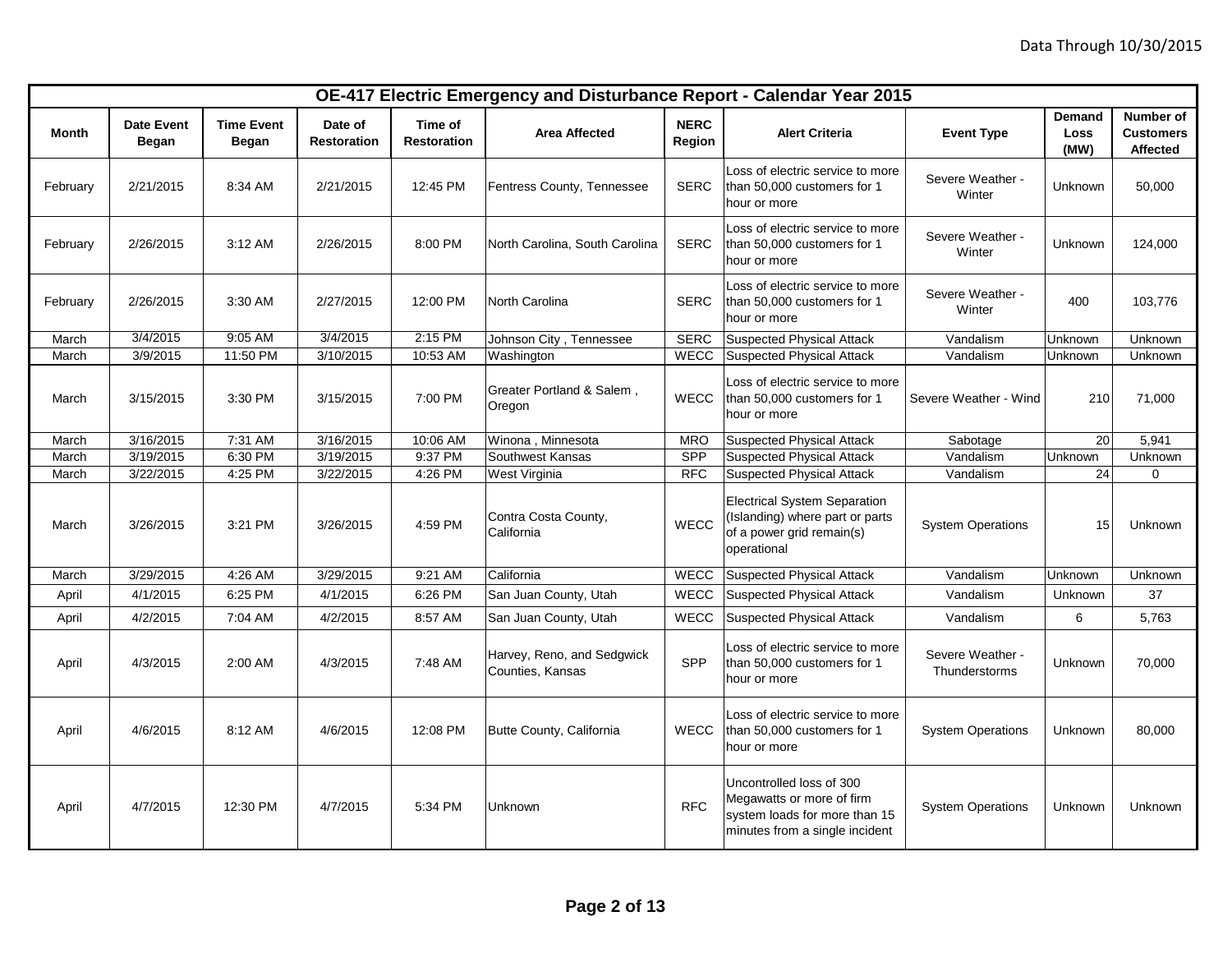|       | OE-417 Electric Emergency and Disturbance Report - Calendar Year 2015<br><b>Demand</b><br>Number of |                            |                               |                               |                             |                       |                                                                                                                    |                          |              |                              |
|-------|-----------------------------------------------------------------------------------------------------|----------------------------|-------------------------------|-------------------------------|-----------------------------|-----------------------|--------------------------------------------------------------------------------------------------------------------|--------------------------|--------------|------------------------------|
| Month | <b>Date Event</b><br>Began                                                                          | <b>Time Event</b><br>Began | Date of<br><b>Restoration</b> | Time of<br><b>Restoration</b> | <b>Area Affected</b>        | <b>NERC</b><br>Region | <b>Alert Criteria</b>                                                                                              | <b>Event Type</b>        | Loss<br>(MW) | <b>Customers</b><br>Affected |
| April | 4/7/2015                                                                                            | 3:34 PM                    | 4/7/2015                      | 3:46 PM                       | California                  | WECC                  | <b>Electrical System Separation</b><br>(Islanding) where part or parts<br>of a power grid remain(s)<br>operational | <b>System Operations</b> | 0            | 0                            |
| April | 4/17/2015                                                                                           | 9:30 PM                    | 4/19/2015                     | 11:50 PM                      | Houston, Texas              | <b>TRE</b>            | Loss of electric service to more<br>than 50,000 customers for 1<br>hour or more                                    | Severe Weather           | Unknown      | 280,982                      |
| April | 4/17/2015                                                                                           | 9:16 AM                    | 4/17/2015                     | 11:00 AM                      | Canada                      | WECC                  | <b>Electrical System Separation</b><br>(Islanding) where part or parts<br>of a power grid remain(s)<br>operational | <b>System Operations</b> | 9,300        | Unknown                      |
| April | 4/18/2015                                                                                           | 9:00 PM                    | 4/21/2015                     | 4:00 AM                       | Dallas, Fort Worth, Texas   | <b>TRE</b>            | Loss of electric service to more<br>than 50,000 customers for 1<br>hour or more                                    | Severe Weather           | Unknown      | 89,000                       |
| April | 4/24/2015                                                                                           | 7:10 PM                    | 4/26/2015                     | 4:00 PM                       | Dallas, Fort Worth, Texas   | <b>TRE</b>            | Loss of electric service to more<br>than 50,000 customers for 1<br>hour or more                                    | Severe Weather           | Unknown      | 57,000                       |
| April | 4/27/2015                                                                                           | 10:30 AM                   | 4/28/2015                     | 6:45 PM                       | Louisiana and Texas         | <b>SERC</b>           | Loss of electric service to more<br>than 50,000 customers for 1<br>hour or more                                    | Severe Weather           | Unknown      | 199,000                      |
| May   | 5/2/2015                                                                                            | 10:51 PM                   | 5/3/2015                      | 12:26 AM                      | Franklin County, Tennessee  | <b>SERC</b>           | <b>Suspected Physical Attack</b>                                                                                   | Vandalism                | $\mathbf{1}$ | 215                          |
| May   | 5/4/2015                                                                                            | 3:25 PM                    | 5/4/2015                      | 3:26 PM                       | Salt Lake County, Utah      | WECC                  | <b>Suspected Physical Attack</b>                                                                                   | Vandalism                | Unknown      | Unknown                      |
| May   | 5/11/2015                                                                                           | 8:32 AM                    | 5/11/2015                     | 8:33 AM                       | Shasta County, California   | <b>WECC</b>           | <b>Suspected Physical Attack</b>                                                                                   | Sabotage                 | $\mathbf 0$  | 0                            |
| May   | 5/12/2015                                                                                           | 12:40 AM                   | 5/12/2015                     | 12:45 AM                      | Coahoma County, Mississippi | <b>SERC</b>           | <b>Suspected Physical Attack</b>                                                                                   | Sabotage                 | 0            | 0                            |
| May   | 5/18/2015                                                                                           | 3:28 PM                    | 5/18/2015                     | 3:47 PM                       | Washington                  | WECC                  | <b>Electrical System Separation</b><br>(Islanding) where part or parts<br>of a power grid remain(s)<br>operational | Severe Weather           | 275          | 0                            |
| May   | 5/25/2015                                                                                           | 6:00 PM                    | 5/29/2015                     | 7:15 AM                       | North Texas                 | <b>TRE</b>            | Loss of electric service to more<br>than 50,000 customers for 1<br>hour or more                                    | Severe Weather           | Unknown      | 454,000                      |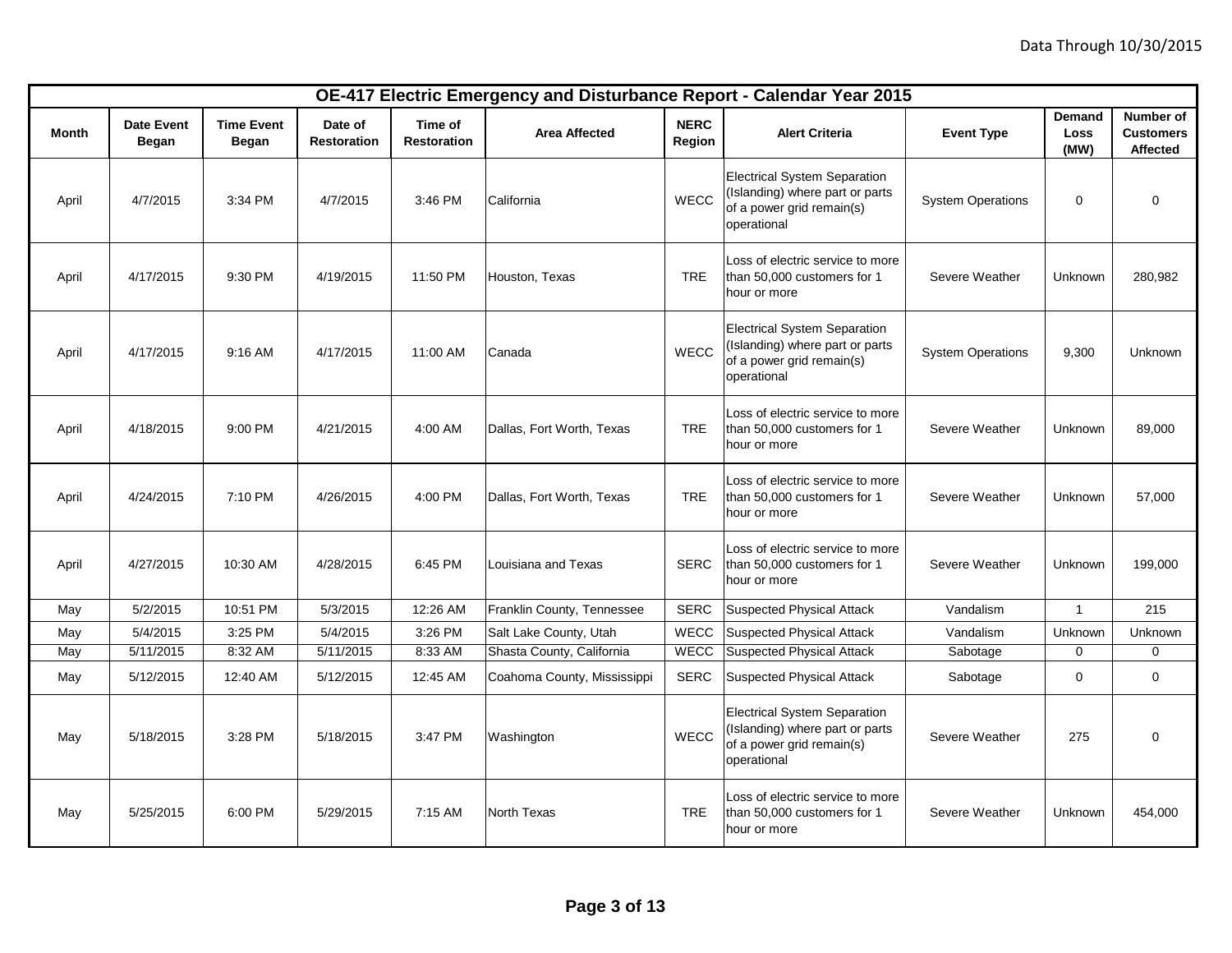|       |                                   |                                   |                               |                               |                                             |                       | OE-417 Electric Emergency and Disturbance Report - Calendar Year 2015                                                                                                              |                          |                                      |                                                  |
|-------|-----------------------------------|-----------------------------------|-------------------------------|-------------------------------|---------------------------------------------|-----------------------|------------------------------------------------------------------------------------------------------------------------------------------------------------------------------------|--------------------------|--------------------------------------|--------------------------------------------------|
| Month | <b>Date Event</b><br><b>Began</b> | <b>Time Event</b><br><b>Began</b> | Date of<br><b>Restoration</b> | Time of<br><b>Restoration</b> | <b>Area Affected</b>                        | <b>NERC</b><br>Region | <b>Alert Criteria</b>                                                                                                                                                              | <b>Event Type</b>        | <b>Demand</b><br><b>Loss</b><br>(MW) | Number of<br><b>Customers</b><br><b>Affected</b> |
| May   | 5/25/2015                         | 10:45 PM                          | 5/28/2015                     | 1:25 AM                       | Fort Bend County, & Harris<br>County, Texas | <b>TRE</b>            | Loss of electric service to more<br>than 50,000 customers for 1<br>hour or more                                                                                                    | Severe Weather           | Unknown                              | 61,000                                           |
| May   | 5/25/2015                         | 8:30 PM                           | 5/26/2015                     | 6:30 PM                       | Texas                                       | SPP                   | Loss of electric service to more<br>than 50,000 customers for 1<br>hour or more                                                                                                    | Severe Weather           | Unknown                              | 57,531                                           |
| May   | 5/25/2015                         | 8:30 PM                           | Unknown                       | Unknown                       | Texas, Louisiana, Arkansas                  | SPP                   | Loss of electric service to more<br>than 50,000 customers for 1<br>hour or more                                                                                                    | Severe Weather           | Unknown                              | 57,351                                           |
| May   | 5/26/2015                         | 5:30 AM                           | 5/27/2015                     | 7:00 PM                       | Texas, Louisiana, Arkansas,<br>Mississippi  | <b>SERC</b>           | Loss of electric service to more<br>than 50,000 customers for 1<br>hour or more                                                                                                    | Severe Weather           | Unknown                              | 78,515                                           |
| June  | 6/1/2015                          | 12:27 AM                          | 6/1/2015                      | 2:15 AM                       | Daviess County, Kentucky                    | <b>SERC</b>           | <b>Suspected Physical Attack</b>                                                                                                                                                   | Vandalism                | $\overline{2}$                       | 110                                              |
| June  | 6/1/2015                          | 7:19 PM                           | 6/2/2015                      | 8:36 AM                       | California                                  | <b>WECC</b>           | <b>Electrical System Separation</b><br>(Islanding) where part or parts<br>of a power grid remain(s)<br>operational                                                                 | <b>System Operations</b> | 5                                    | 484                                              |
| June  | 6/2/2015                          | 6:58 PM                           | 6/2/2015                      | 7:24 PM                       | California                                  | <b>WECC</b>           | <b>Electrical System Separation</b><br>(Islanding) where part or parts<br>of a power grid remain(s)<br>operational                                                                 | <b>System Operations</b> | 5                                    | 727                                              |
| June  | 6/3/2015                          | 3:00 PM                           | 6/5/2015                      | 5:00 PM                       | Texas                                       | <b>TRE</b>            | Public appeal to reduce the use<br>of electricity                                                                                                                                  | <b>System Operations</b> | Unknown                              | Unknown                                          |
| June  | 6/7/2015                          | 1:54 PM                           | 6/7/2015                      | 2:13 PM                       | Shelby County, Tennessee                    | <b>SERC</b>           | Uncontrolled loss of 300<br>Megawatts or more of firm<br>system loads for more than 15<br>minutes from a single incident<br>System-wide voltage reductions<br>of 3 percent or more | <b>System Operations</b> | 926                                  | <b>Unknown</b>                                   |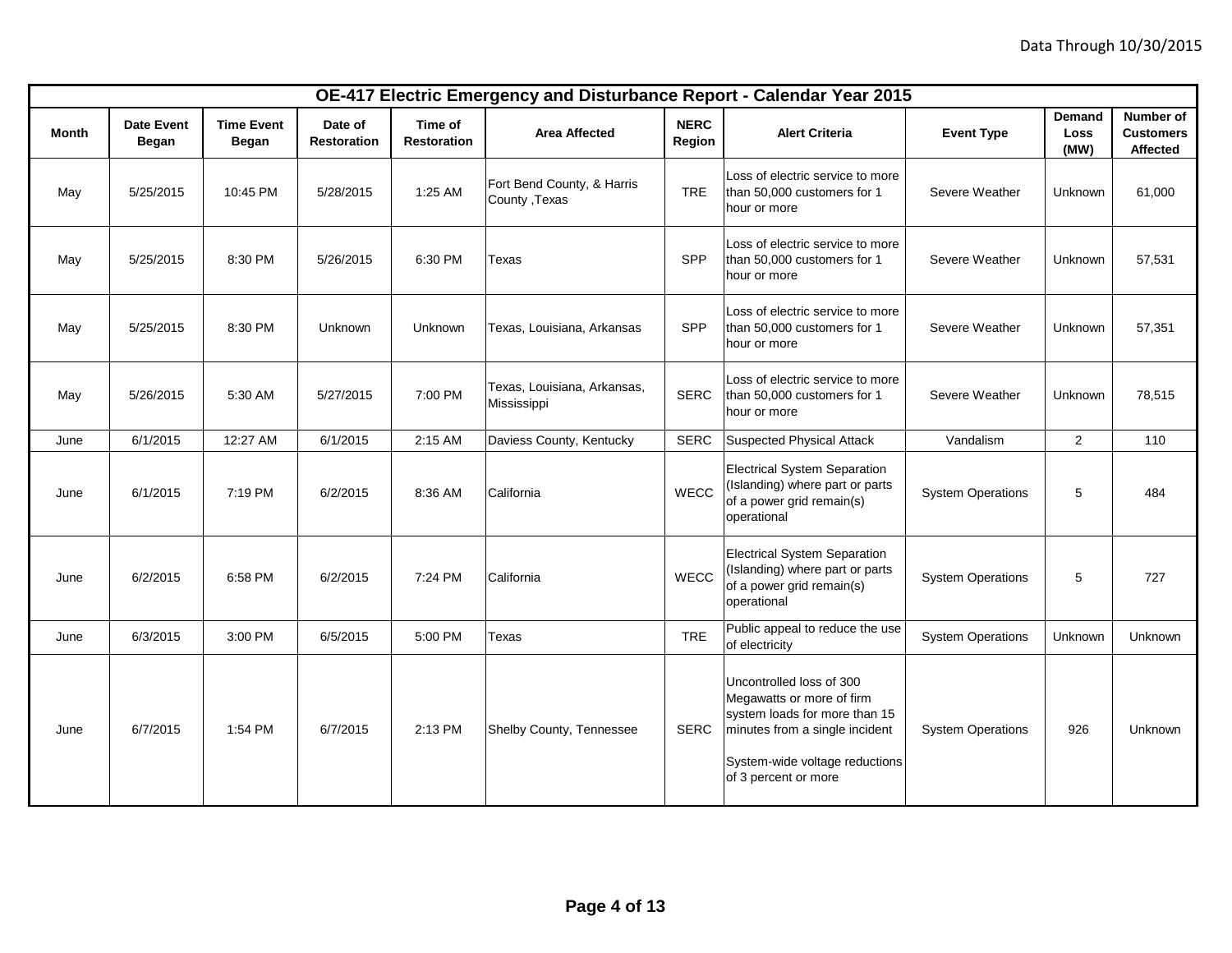|       |                            |                                   |                               |                               |                                                                                          |                       | OE-417 Electric Emergency and Disturbance Report - Calendar Year 2015                                                                                                             |                          |                               |                                           |
|-------|----------------------------|-----------------------------------|-------------------------------|-------------------------------|------------------------------------------------------------------------------------------|-----------------------|-----------------------------------------------------------------------------------------------------------------------------------------------------------------------------------|--------------------------|-------------------------------|-------------------------------------------|
| Month | <b>Date Event</b><br>Began | <b>Time Event</b><br><b>Began</b> | Date of<br><b>Restoration</b> | Time of<br><b>Restoration</b> | <b>Area Affected</b>                                                                     | <b>NERC</b><br>Region | <b>Alert Criteria</b>                                                                                                                                                             | <b>Event Type</b>        | <b>Demand</b><br>Loss<br>(MW) | Number of<br><b>Customers</b><br>Affected |
| June  | 6/7/2015                   | 1:52 PM                           | 6/7/2015                      | 2:13 PM                       | Tennessee                                                                                | <b>SERC</b>           | Uncontrolled loss of 300<br>Megawatts or more of firm<br>system loads for more than 15<br>minutes from a single incident                                                          | <b>System Operations</b> | Unknown                       | <b>Unknown</b>                            |
| June  | 6/8/2015                   | 12:00 AM                          | Unknown                       | Unknown                       | Merced County, California                                                                | <b>WECC</b>           | Fuel supply emergencies that<br>could impact electric power<br>system adequacy or reliability                                                                                     | <b>System Operations</b> | 176                           | <b>Unknown</b>                            |
| June  | 6/20/2015                  | 1:52 PM                           | 6/20/2015                     | 3:30 PM                       | Solano County, California                                                                | WECC                  | Suspected Physical Attack                                                                                                                                                         | Vandalism                | Unknown                       | $\mathbf 0$                               |
| June  | 6/23/2015                  | 6:00 PM                           | 6/30/2015                     | 6:00 PM                       | Gloucester County, Burlington<br>County, Atlantic County, Cape<br>May County, New Jersey | <b>RFC</b>            | Loss of electric service to more<br>than 50,000 customers for 1<br>hour or more                                                                                                   | Severe Weather           | Unknown                       | 263,000                                   |
| June  | 6/23/2015                  | 5:06 PM                           | 6/26/2015                     | 4:00 PM                       | New Castle County, Delaware                                                              | <b>RFC</b>            | Loss of electric service to more<br>than 50,000 customers for 1<br>hour or more                                                                                                   | Severe Weather           | Unknown                       | 65,000                                    |
| June  | 6/23/2015                  | 5:30 PM                           | 6/23/2015                     | 7:00 PM                       | Delaware County, PA; Chester<br>County, PA                                               | <b>RFC</b>            | Loss of electric service to more<br>than 50,000 customers for 1<br>hour or more                                                                                                   | Severe Weather           | Unknown                       | 200,000                                   |
| June  | 6/23/2015                  | 6:30 PM                           | 6/24/2015                     | 5:00 AM                       | Connecticut, Maine,<br>Massachusetts, New<br>Hampshire, Rhode Island,<br>Vermont         | <b>NPCC</b>           | Loss of electric service to more<br>than 50,000 customers for 1<br>hour or more                                                                                                   | Severe Weather           | Unknown                       | 62,442                                    |
| June  | 6/23/2015                  | 6:18 PM                           | 6/23/2015                     | 8:30 PM                       | New Jersey                                                                               | <b>RFC</b>            | Load shedding of 100<br>Megawatts or more<br>implemented under emergency<br>operational policy<br>Loss of electric service to more<br>than 50,000 customers for 1<br>hour or more | <b>System Operations</b> | 198                           | 156,338                                   |
| June  | 6/23/2015                  | 6:26 PM                           | Unknown                       | Unknown                       | New Jersey                                                                               | <b>NPCC</b>           | Loss of electric service to more<br>than 50,000 customers for 1<br>hour or more                                                                                                   | Severe Weather           | 90                            | 73,000                                    |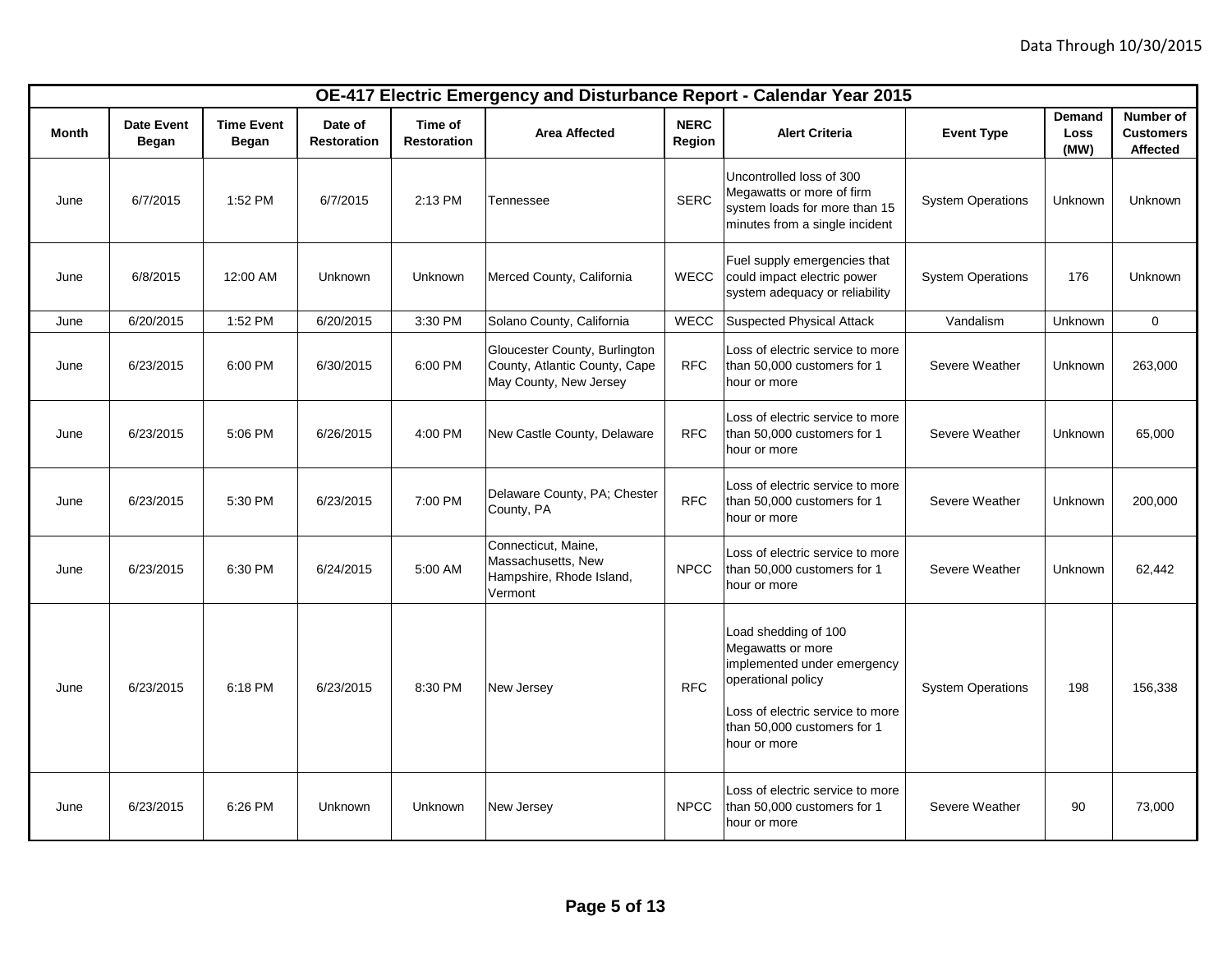|              |                            |                                   |                               |                               |                          |                       | OE-417 Electric Emergency and Disturbance Report - Calendar Year 2015                                                    |                            |                        |                                                  |
|--------------|----------------------------|-----------------------------------|-------------------------------|-------------------------------|--------------------------|-----------------------|--------------------------------------------------------------------------------------------------------------------------|----------------------------|------------------------|--------------------------------------------------|
| <b>Month</b> | <b>Date Event</b><br>Began | <b>Time Event</b><br><b>Began</b> | Date of<br><b>Restoration</b> | Time of<br><b>Restoration</b> | <b>Area Affected</b>     | <b>NERC</b><br>Region | <b>Alert Criteria</b>                                                                                                    | <b>Event Type</b>          | Demand<br>Loss<br>(MW) | Number of<br><b>Customers</b><br><b>Affected</b> |
| June         | 6/26/2015                  | 2:00 AM                           | Unknown                       | Unknown                       | Kansas                   | SPP                   | Loss of electric service to more<br>than 50,000 customers for 1<br>hour or more                                          | Severe Weather             | Unknown                | 110,000                                          |
| June         | 6/27/2015                  | 5:00 PM                           | 6/30/2015                     | 5:18 PM                       | Wayne County, Michigan   | <b>RFC</b>            | Loss of electric service to more<br>than 50,000 customers for 1<br>hour or more                                          | Severe Weather             | Unknown                | 68,000                                           |
| June         | 6/29/2015                  | 7:21 PM                           | 6/29/2015                     | 7:42 PM                       | Washington               | <b>WECC</b>           | <b>Electrical System Separation</b><br>(Islanding) where part or parts<br>of a power grid remain(s)<br>operational       | Severe Weather             | $\mathbf 0$            | 0                                                |
| June         | 6/30/2015                  | 2:00 PM                           | 6/30/2015                     | 9:00 PM                       | California               | WECC                  | Public appeal to reduce the use<br>of electricity                                                                        | Severe Weather             | Unknown                | Unknown                                          |
| June         | 6/30/2015                  | 10:50 AM                          | 7/1/2015                      | 9:00 PM                       | California               | WECC                  | Public appeal to reduce the use<br>of electricity                                                                        | Severe Weather             | Unknown                | Unknown                                          |
| July         | 7/3/2015                   | 8:30 AM                           | 7/3/2015                      | 2:30 PM                       | Butte County, California | <b>WECC</b>           | Suspected Physical Attack                                                                                                | <b>Suspicious Activity</b> | $\mathbf 0$            | 0                                                |
| July         | 7/3/2015                   | 5:17 PM                           | 7/3/2015                      | 11:30 PM                      | Texas                    | <b>TRE</b>            | Uncontrolled loss of 300<br>Megawatts or more of firm<br>system loads for more than 15<br>minutes from a single incident | <b>System Operations</b>   | 350                    | 30,000                                           |
| July         | 7/13/2015                  | 2:14 PM                           | 7/16/2015                     | 6:00 AM                       | Ohio, Kentucky           | <b>RFC</b>            | Loss of electric service to more<br>than 50,000 customers for 1<br>hour or more                                          | Severe Weather             | 480                    | 68,339                                           |
| July         | 7/13/2015                  | 7:40 PM                           | 7/15/2015                     | 12:15 PM                      | Virginia                 | <b>RFC</b>            | Loss of electric service to more<br>than 50,000 customers for 1<br>hour or more                                          | Severe Weather             | Unknown                | 52,739                                           |
| July         | 7/14/2015                  | 3:29 PM                           | 7/15/2015                     | 11:55 AM                      | Arkansas                 | SPP                   | Uncontrolled loss of 300<br>Megawatts or more of firm<br>system loads for more than 15<br>minutes from a single incident | Severe Weather             | Unknown                | <b>Unknown</b>                                   |
| July         | 7/14/2015                  | 8:00 PM                           | 7/15/2015                     | 9:23 AM                       | Alabama                  | <b>SERC</b>           | Loss of electric service to more<br>than 50,000 customers for 1<br>hour or more                                          | Severe Weather             | 366                    | 111,644                                          |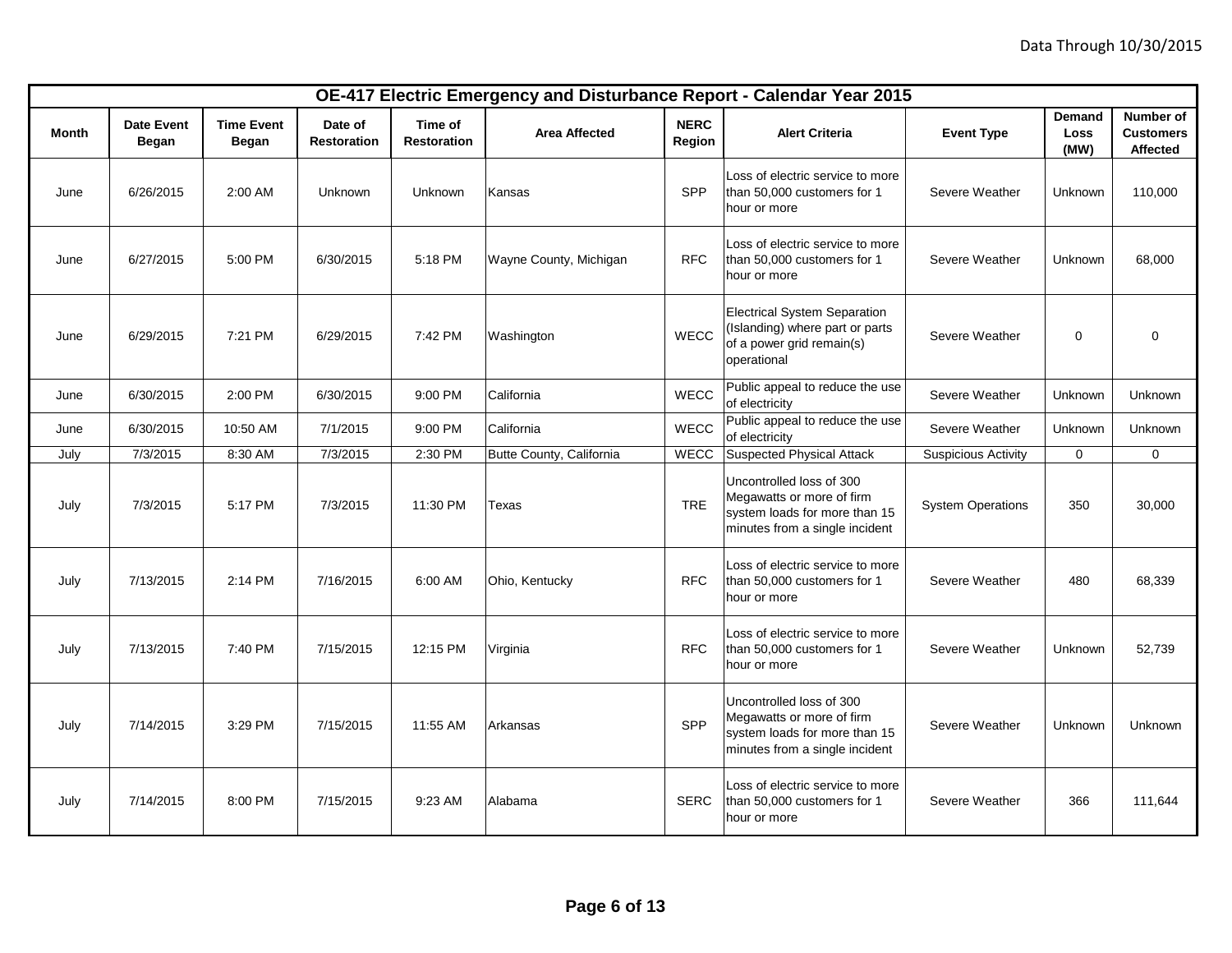|              | OE-417 Electric Emergency and Disturbance Report - Calendar Year 2015<br>Number of<br>Demand<br><b>NERC</b><br><b>Date Event</b><br><b>Time Event</b><br>Time of<br>Date of<br><b>Customers</b><br><b>Area Affected</b><br><b>Alert Criteria</b><br><b>Event Type</b><br>Loss<br><b>Restoration</b><br><b>Restoration</b> |              |           |          |                                         |             |                                                                                                                          |                          |         |                 |
|--------------|---------------------------------------------------------------------------------------------------------------------------------------------------------------------------------------------------------------------------------------------------------------------------------------------------------------------------|--------------|-----------|----------|-----------------------------------------|-------------|--------------------------------------------------------------------------------------------------------------------------|--------------------------|---------|-----------------|
| <b>Month</b> | Began                                                                                                                                                                                                                                                                                                                     | <b>Began</b> |           |          |                                         | Region      |                                                                                                                          |                          | (MW)    | <b>Affected</b> |
| July         | 7/15/2015                                                                                                                                                                                                                                                                                                                 | 2:00 AM      | 7/15/2015 | 2:55 AM  | California                              | WECC        | Uncontrolled loss of 300<br>Megawatts or more of firm<br>system loads for more than 15<br>minutes from a single incident | <b>System Operations</b> | 360     | $\mathbf 0$     |
| July         | 7/16/2015                                                                                                                                                                                                                                                                                                                 | 4:45 PM      | 7/16/2015 | 5:48 PM  | Texas                                   | SPP         | Load shedding of 100<br>Megawatts or more<br>implemented under emergency<br>operational policy                           | <b>System Operations</b> | 117     | 17,311          |
| July         | 7/18/2015                                                                                                                                                                                                                                                                                                                 | 2:00 AM      | 7/19/2015 | 7:00 AM  | Henepin and Ramsey County,<br>Minnesota | <b>MRO</b>  | Loss of electric service to more<br>than 50,000 customers for 1<br>hour or more                                          | Severe Weather           | 250     | 250,000         |
| July         | 7/18/2015                                                                                                                                                                                                                                                                                                                 | 6:26 PM      | 7/18/2015 | 9:03 PM  | California                              | WECC        | <b>Electrical System Separation</b><br>(Islanding) where part or parts<br>of a power grid remain(s)<br>operational       | <b>System Operations</b> | 30      | 70              |
| July         | 7/18/2015                                                                                                                                                                                                                                                                                                                 | 7:59 PM      | 7/18/2015 | 10:45 PM | California                              | <b>WECC</b> | Loss of electric service to more<br>than 50,000 customers for 1<br>hour or more                                          | Severe Weather           | 160     | 78,164          |
| July         | 7/21/2015                                                                                                                                                                                                                                                                                                                 | 12:47 PM     | 7/21/2015 | 1:12 PM  | Washington                              | <b>WECC</b> | Load shedding of 100<br>Megawatts or more<br>implemented under emergency<br>operational policy                           | <b>System Operations</b> | 200     | <b>Unknown</b>  |
| July         | 7/27/2015                                                                                                                                                                                                                                                                                                                 | 3:52 AM      | 7/27/2015 | 4:36 AM  | California                              | WECC        | <b>Electrical System Separation</b><br>(Islanding) where part or parts<br>of a power grid remain(s)<br>operational       | <b>System Operations</b> | Unknown | 484             |
| July         | 7/28/2015                                                                                                                                                                                                                                                                                                                 | 12:05 PM     | 7/28/2015 | 12:26 PM | Puerto Rico                             | N/A         | System-wide voltage reductions<br>of 3 percent or more                                                                   | <b>System Operations</b> | 150     | Unknown         |
| July         | 7/29/2015                                                                                                                                                                                                                                                                                                                 | 4:45 PM      | 7/29/2015 | 9:00 PM  | <b>New York</b>                         | <b>NPCC</b> | Fuel supply emergencies that<br>could impact electric power<br>system adequacy or reliability                            | <b>System Operations</b> | 500     | $\mathbf 0$     |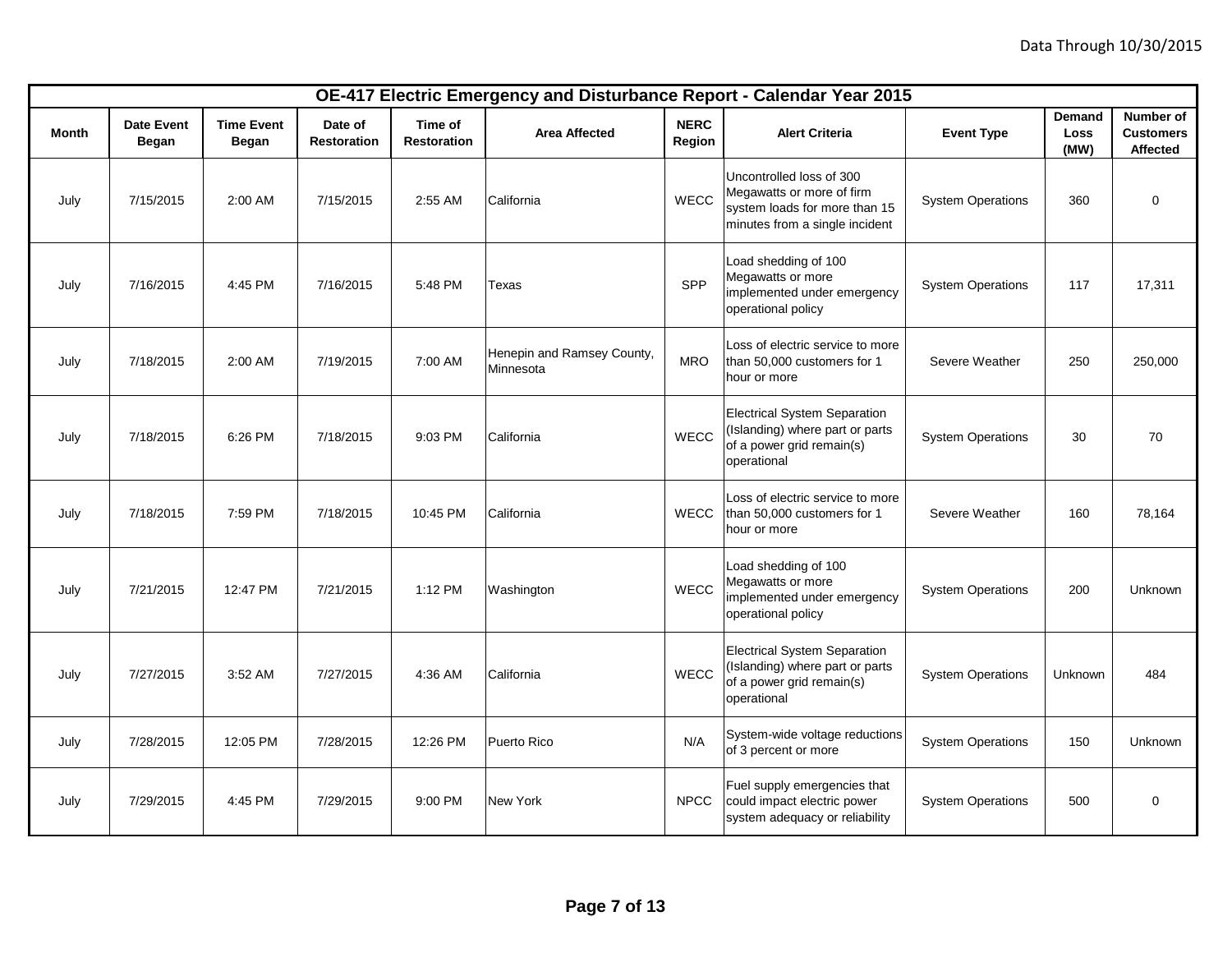|        |                            |                                   |                               |                               |                                                                                                                                                                                             |                       | OE-417 Electric Emergency and Disturbance Report - Calendar Year 2015                                              |                          |                        |                                                  |
|--------|----------------------------|-----------------------------------|-------------------------------|-------------------------------|---------------------------------------------------------------------------------------------------------------------------------------------------------------------------------------------|-----------------------|--------------------------------------------------------------------------------------------------------------------|--------------------------|------------------------|--------------------------------------------------|
| Month  | <b>Date Event</b><br>Began | <b>Time Event</b><br><b>Began</b> | Date of<br><b>Restoration</b> | Time of<br><b>Restoration</b> | <b>Area Affected</b>                                                                                                                                                                        | <b>NERC</b><br>Region | <b>Alert Criteria</b>                                                                                              | <b>Event Type</b>        | Demand<br>Loss<br>(MW) | <b>Number of</b><br><b>Customers</b><br>Affected |
| July   | 7/30/2015                  | 9:50 AM                           | 7/30/2015                     | 7:00 PM                       | Texas                                                                                                                                                                                       | <b>TRE</b>            | Public appeal to reduce the use<br>of electricity                                                                  | <b>System Operations</b> | Unknown                | <b>Unknown</b>                                   |
| July   | 7/30/2015                  | 1:00 PM                           | Unknown                       | Unknown                       | Tennessee                                                                                                                                                                                   | <b>SERC</b>           | <b>Suspected Physical Attack</b>                                                                                   | Vandalism                | 0                      | $\mathbf 0$                                      |
| July   | 7/31/2015                  | 10:55 AM                          | Unknown                       | Unknown                       | Washington                                                                                                                                                                                  | <b>WECC</b>           | <b>Electrical System Separation</b><br>(Islanding) where part or parts<br>of a power grid remain(s)<br>operational | <b>System Operations</b> | 9                      | 0                                                |
| August | 8/2/2015                   | 5:45 PM                           | 8/4/2015                      | 3:00 AM                       | Michigan: Emmet County;<br><b>Grand Traverse County;</b><br>Leelanau County; Kalkaska<br>County; Benzie County;<br>Manistee County; Wexford<br>County; Missaukee County;<br>Mecosta County; | <b>RFC</b>            | Loss of electric service to more<br>than 50,000 customers for 1<br>hour or more                                    | Severe Weather           | Unknown                | 162,000                                          |
| August | 8/3/2015                   | 12:30 AM                          | 8/3/2015                      | 2:00 AM                       | Illinois                                                                                                                                                                                    | <b>RFC</b>            | Loss of electric service to more<br>than 50,000 customers for 1<br>hour or more                                    | Severe Weather           | Unknown                | 115,000                                          |
| August | 8/3/2015                   | 1:00 AM                           | 8/5/2015                      | 12:00 AM                      | Michigan                                                                                                                                                                                    | <b>RFC</b>            | Loss of electric service to more<br>than 50,000 customers for 1<br>hour or more                                    | Severe Weather           | Unknown                | 72,520                                           |
| August | 8/3/2015                   | 8:27 AM                           | 8/4/2015                      | 1:18 AM                       | Arizona: New Mexico                                                                                                                                                                         | <b>WECC</b>           | <b>Suspected Physical Attack</b>                                                                                   | Sabotage                 | $\mathbf 0$            | Unknown                                          |
| August | 8/4/2015                   | 7:17 AM                           | 8/5/2015                      | 12:52 PM                      | Massachusetts: Rhode Island:                                                                                                                                                                | <b>NPCC</b>           | Loss of electric service to more<br>than 50,000 customers for 1<br>hour or more                                    | Severe Weather           | Unknown                | 132,000                                          |
| August | 8/11/2015                  | 7:30 PM                           | 8/13/2015                     | 4:05 AM                       | Texas: Houston;                                                                                                                                                                             | <b>TRE</b>            | Loss of electric service to more<br>than 50,000 customers for 1<br>hour or more                                    | Severe Weather           | Unknown                | 100,000                                          |
| August | 8/13/2015                  | 3:15 PM                           | 8/13/2015                     | 7:00 PM                       | Texas: Williamson County;                                                                                                                                                                   | <b>TRE</b>            | Public appeal to reduce the use<br>of electricity                                                                  | Other                    | Unknown                | Unknown                                          |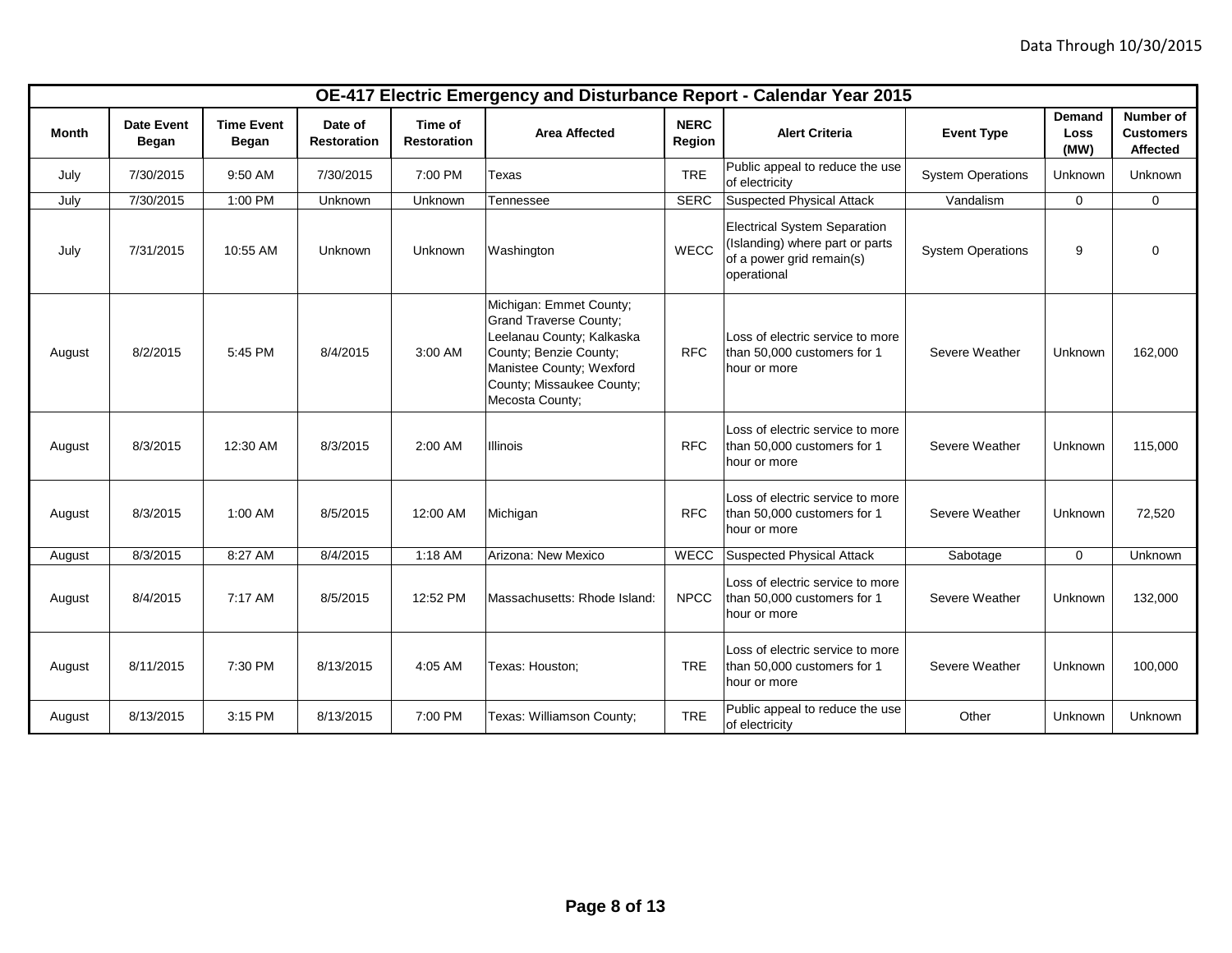|           |                            |                                   |                               |                               |                                                                                                                                  |                       | OE-417 Electric Emergency and Disturbance Report - Calendar Year 2015                                                                                                                                         |                          |                        |                                                  |
|-----------|----------------------------|-----------------------------------|-------------------------------|-------------------------------|----------------------------------------------------------------------------------------------------------------------------------|-----------------------|---------------------------------------------------------------------------------------------------------------------------------------------------------------------------------------------------------------|--------------------------|------------------------|--------------------------------------------------|
| Month     | <b>Date Event</b><br>Began | <b>Time Event</b><br><b>Began</b> | Date of<br><b>Restoration</b> | Time of<br><b>Restoration</b> | <b>Area Affected</b>                                                                                                             | <b>NERC</b><br>Region | <b>Alert Criteria</b>                                                                                                                                                                                         | <b>Event Type</b>        | Demand<br>Loss<br>(MW) | Number of<br><b>Customers</b><br><b>Affected</b> |
| August    | 8/27/2015                  | 9:51 PM                           | 8/28/2015                     | 6:00 PM                       | Puerto Rico                                                                                                                      | <b>WECC</b>           | Uncontrolled loss of 300<br>Megawatts or more of firm<br>system loads for more than 15<br>minutes from a single incident /<br>Loss of electric service to more<br>than 50,000 customers for 1<br>hour or more | <b>System Operations</b> | 360                    | Unknown                                          |
| August    | 8/29/2015                  | 10:00 AM                          | Unknown                       | Unknown                       | Washington                                                                                                                       | <b>WECC</b>           | Loss of electric service to more<br>than 50,000 customers for 1<br>hour or more                                                                                                                               | Severe Weather           | Unknown                | 500,000                                          |
| August    | 8/29/2015                  | 11:00 AM                          | 9/4/2015                      | 3:00 PM                       | King County, Skagit County,<br>Whatcom County, Kitsap<br>County, Pierce County,<br>Thurston County, Island<br>County, Washington | <b>WECC</b>           | Loss of electric service to more<br>than 50,000 customers for 1<br>hour or more                                                                                                                               | Severe Weather           | 250                    | 250,000                                          |
| August    | 8/29/2015                  | 1:00 PM                           | 8/31/2015                     | 7:00 AM                       | Washington: King County;                                                                                                         | <b>WECC</b>           | Loss of electric service to more<br>than 50,000 customers for 1<br>hour or more                                                                                                                               | Severe Weather           | 1,200                  | 64,000                                           |
| September | 9/3/2015                   | 2:33 AM                           | 9/3/2015                      | 6:25 AM                       | Michigan                                                                                                                         | <b>RFC</b>            | Loss of electric service to more<br>than 50,000 customers for 1<br>hour or more                                                                                                                               | Severe Weather           | Unknown                | 50,114                                           |
| September | 9/13/2015                  | 5:56 PM                           | 9/13/2015                     | 8:37 PM                       | New York: Dutchess County;                                                                                                       | <b>NPCC</b>           | <b>Suspected Physical Attack</b>                                                                                                                                                                              | Vandalism                | 0                      | 0                                                |
| September | 9/20/2015                  | 1:12 PM                           | 9/20/2015                     | 1:44 PM                       | California                                                                                                                       | WECC                  | Load shedding of 100<br>Megawatts or more<br>implemented under emergency<br>operational policy                                                                                                                | <b>System Operations</b> | 150                    | Unknown                                          |
| September | 9/29/2015                  | 3:40 PM                           | 9/29/2015                     | 3:41 PM                       | Oregon                                                                                                                           | WECC                  | <b>Suspected Physical Attack</b>                                                                                                                                                                              | Vandalism                | Unknown                | Unknown                                          |
| October   | 10/13/2015                 | 6:30 AM                           | 10/13/2015                    | 8:30 AM                       | Utah: Emery County;                                                                                                              | <b>WECC</b>           | <b>Suspected Physical Attack</b>                                                                                                                                                                              | Vandalism                | 0                      | 0                                                |
| October   | 10/13/2015                 | 10:25 AM                          | 10/13/2015                    | 6:00 PM                       | Texas                                                                                                                            | <b>TRE</b>            | Public appeal to reduce the use<br>of electricity                                                                                                                                                             | Other                    | Unknown                | Unknown                                          |
| October   | 10/13/2015                 | 4:32 PM                           | 10/13/2015                    | 8:39 PM                       | California                                                                                                                       | WECC                  | Public appeal to reduce the use<br>of electricity                                                                                                                                                             | Other                    | 41,788                 | Unknown                                          |
| October   | 10/16/2015                 | 12:25 PM                          | 10/16/2015                    | 12:56 PM                      | Utah                                                                                                                             | WECC                  | Suspected Physical Attack                                                                                                                                                                                     | Vandalism                | 0                      | 0                                                |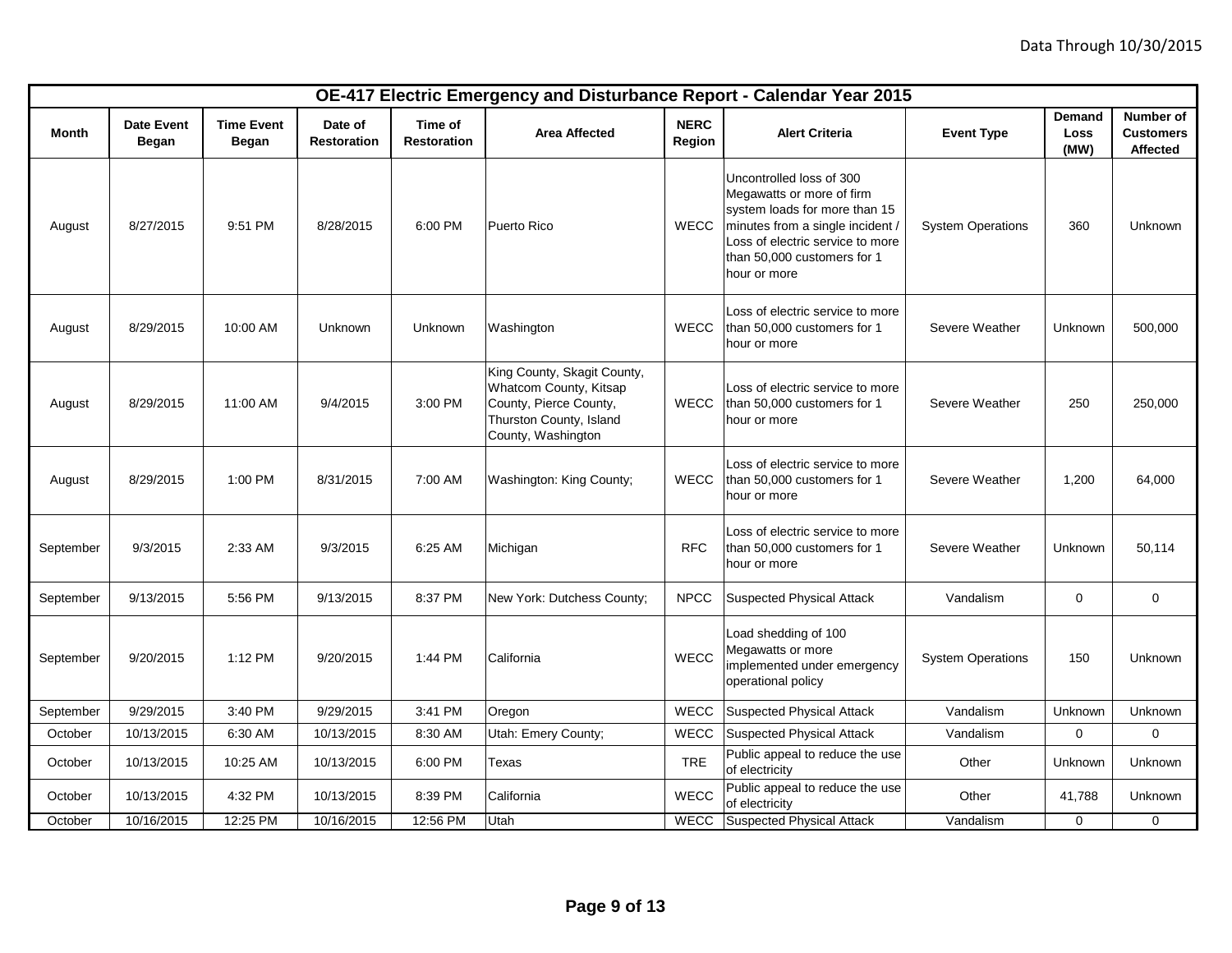|          |                            |                            |                               |                               |                                                                             |                              | OE-417 Electric Emergency and Disturbance Report - Calendar Year 2015                                                                                                                                                                                                                                                                                               |                            |                        |                                           |
|----------|----------------------------|----------------------------|-------------------------------|-------------------------------|-----------------------------------------------------------------------------|------------------------------|---------------------------------------------------------------------------------------------------------------------------------------------------------------------------------------------------------------------------------------------------------------------------------------------------------------------------------------------------------------------|----------------------------|------------------------|-------------------------------------------|
| Month    | <b>Date Event</b><br>Began | <b>Time Event</b><br>Began | Date of<br><b>Restoration</b> | Time of<br><b>Restoration</b> | <b>Area Affected</b>                                                        | <b>NERC</b><br><b>Region</b> | <b>Alert Criteria</b>                                                                                                                                                                                                                                                                                                                                               | <b>Event Type</b>          | Demand<br>Loss<br>(MW) | Number of<br><b>Customers</b><br>Affected |
| October  | 10/18/2015                 | 7:00 AM                    | 10/18/2015                    | 11:29 PM                      | California: Central Coast area;                                             | <b>WECC</b>                  | Loss of electric service to more<br>than 50,000 customers for 1<br>hour or more                                                                                                                                                                                                                                                                                     | Severe Weather             | 88                     | 55,677                                    |
| October  | 10/23/2015                 | 9:42 AM                    | 10/23/2015                    | 1:26 PM                       | Puerto Rico                                                                 | N/A                          | <b>Electrical System Separation</b><br>(Islanding) where part or parts<br>of power grid remain(s)<br>operational / Load shedding of<br>100 Megawatts or more<br>implemented under emergency<br>operational policy / System-<br>wide voltage reductions of 3<br>percent of more / Loss of<br>electric service to more than<br>50,000 customers for 1 hour or<br>more | <b>System Operations</b>   | 500                    | 300,000                                   |
| October  | 10/28/2015                 | 1:38 PM                    | 10/29/2015                    | 5:00 PM                       | Pennsylvania: Columbia<br>County; Montour County;<br>Northumberland County; | <b>RFC</b>                   | <b>Suspected Physical Attack</b>                                                                                                                                                                                                                                                                                                                                    | Other                      | Unknown                | 35,000                                    |
| October  | 10/30/2015                 | 3:00 PM                    | 10/30/2015                    | 4:00 PM                       | Oregon: Josephine County;                                                   | <b>WECC</b>                  | <b>Suspected Physical Attack</b>                                                                                                                                                                                                                                                                                                                                    | Other                      | 0                      | $\mathbf 0$                               |
| October  | 10/31/2015                 | 12:45 AM                   | 11/1/2015                     | 4:05 PM                       | Texas: Harris County;                                                       | <b>TRE</b>                   | Loss of electric service to more<br>than 50,000 customers for 1<br>hour or more                                                                                                                                                                                                                                                                                     | Severe Weather             | Unknown                | 130,252                                   |
| November | 11/1/2015                  | 11:53 AM                   | 11/1/2015                     | 12:00 PM                      | Ohio: Hamilton County;                                                      | <b>RFC</b>                   | <b>Suspected Physical Attack</b>                                                                                                                                                                                                                                                                                                                                    | Vandalism                  | 0                      | $\mathbf 0$                               |
| November | 11/2/2015                  | 5:37 PM                    | 11/4/2015                     | 9:00 AM                       | Arkansas: Hot Spring County;                                                | <b>SERC</b>                  | <b>Suspected Physical Attack</b>                                                                                                                                                                                                                                                                                                                                    | Sabotage                   | 4                      | $\mathbf 0$                               |
| November | 11/10/2015                 | 12:00 PM                   | 11/10/2015                    | 2:00 PM                       | Indiana: Dearborn County;                                                   | <b>RFC</b>                   | <b>Suspected Physical Attack</b>                                                                                                                                                                                                                                                                                                                                    | Sabotage                   | $\mathbf 0$            | $\mathbf 0$                               |
| November | 11/13/2015                 | 11:30 AM                   | 11/13/2015                    | 11:35 AM                      | New York                                                                    | <b>NPCC</b>                  | <b>Suspected Physical Attack</b>                                                                                                                                                                                                                                                                                                                                    | <b>Suspicious Activity</b> | Unknown                | Unknown                                   |
| November | 11/17/2015                 | 9:00 AM                    | Unknown                       | Unknown                       | Washington: Snohomish<br>County;                                            | <b>WECC</b>                  | Loss of electric service to more<br>than 50,000 customers for 1<br>hour or more                                                                                                                                                                                                                                                                                     | Severe Weather             | 900                    | 89,000                                    |
| November | 11/17/2015                 | 10:00 AM                   | Unknown                       | Unknown                       | Washington                                                                  | <b>WECC</b>                  | Loss of electric service to more<br>than 50,000 customers for 1<br>hour or more                                                                                                                                                                                                                                                                                     | Severe Weather             | Unknown                | 300,000                                   |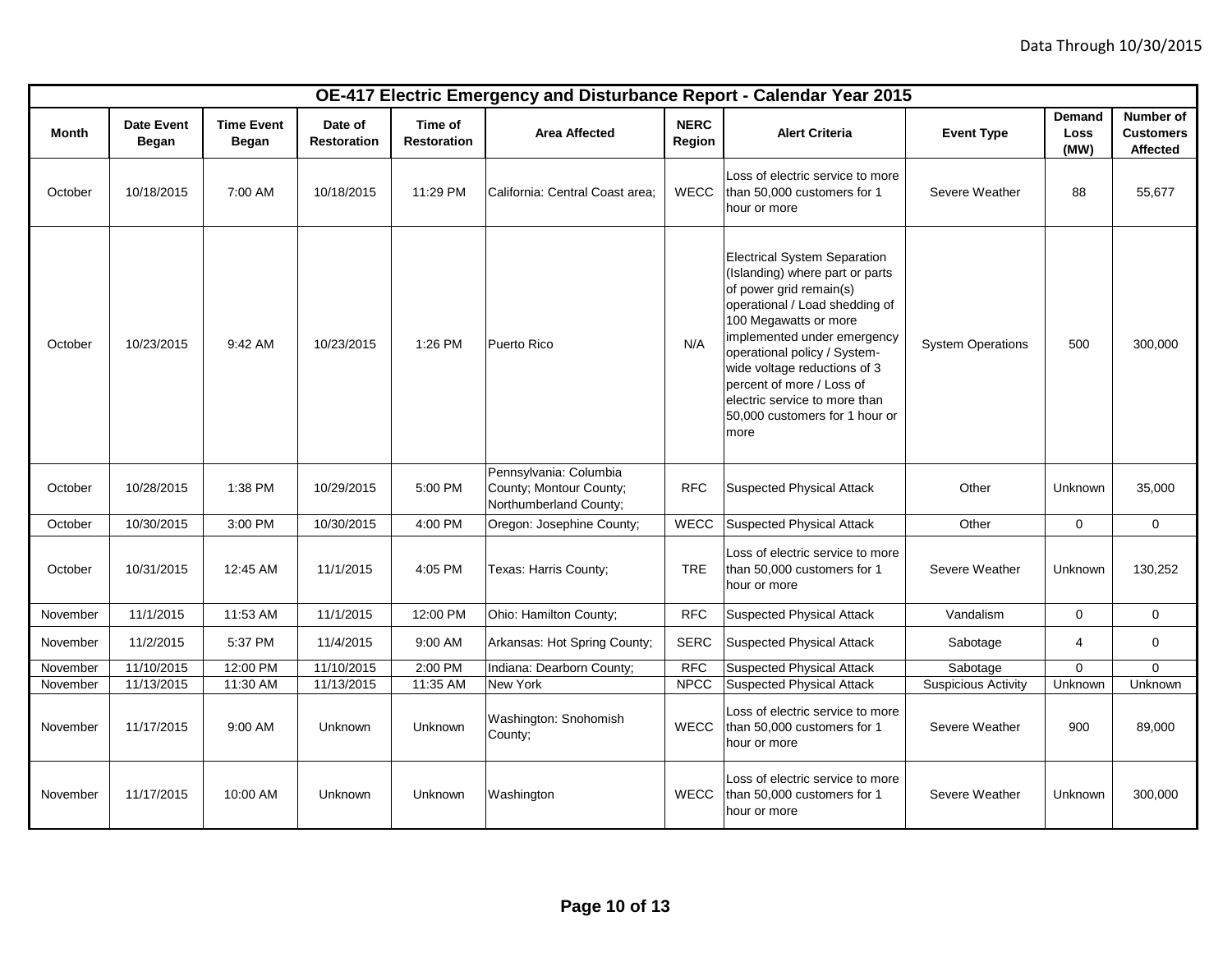|          |                                   |                                   |                               |                               |                                                                                                                                                                                                      |                       | OE-417 Electric Emergency and Disturbance Report - Calendar Year 2015           |                          |                        |                                                  |
|----------|-----------------------------------|-----------------------------------|-------------------------------|-------------------------------|------------------------------------------------------------------------------------------------------------------------------------------------------------------------------------------------------|-----------------------|---------------------------------------------------------------------------------|--------------------------|------------------------|--------------------------------------------------|
| Month    | <b>Date Event</b><br><b>Began</b> | <b>Time Event</b><br><b>Began</b> | Date of<br><b>Restoration</b> | Time of<br><b>Restoration</b> | <b>Area Affected</b>                                                                                                                                                                                 | <b>NERC</b><br>Region | <b>Alert Criteria</b>                                                           | <b>Event Type</b>        | Demand<br>Loss<br>(MW) | Number of<br><b>Customers</b><br><b>Affected</b> |
| November | 11/17/2015                        | 1:30 PM                           | Unknown                       | Unknown                       | Washington: Stevens County,<br>Lincoln County, Adams<br>County, Whitman County,<br>Spokane County; Idaho:<br>Bonner County, Kootenai<br>County, Shoshone County,<br>Benewah County, Idaho<br>County; | <b>WECC</b>           | Loss of electric service to more<br>than 50,000 customers for 1<br>hour or more | Severe Weather           | Unknown                | 182,000                                          |
| November | 11/21/2015                        | 8:30 PM                           | 11/23/2015                    | 1:00 AM                       | Michigan                                                                                                                                                                                             | <b>RFC</b>            | Loss of electric service to more<br>than 50,000 customers for 1<br>hour or more | Severe Weather           | Unknown                | 60,000                                           |
| November | 11/28/2015                        | 6:00 AM                           | 11/30/2015                    | 1:00 PM                       | Oklahoma                                                                                                                                                                                             | <b>SPP</b>            | Loss of electric service to more<br>than 50,000 customers for 1<br>hour or more | Severe Weather           | Unknown                | 55.609                                           |
| November | 11/28/2015                        | 6:00 AM                           | Unknown                       | Unknown                       | Oklahoma                                                                                                                                                                                             | SPP                   | Loss of electric service to more<br>than 50,000 customers for 1<br>hour or more | Severe Weather           | Unknown                | 35,000                                           |
| November | 11/29/2015                        | 4:48 PM                           | 11/29/2015                    | 6:20 PM                       | Puerto Rico                                                                                                                                                                                          | N/A                   | System-wide voltage reductions<br>of 3 percent or more                          | <b>System Operations</b> | $\mathbf 0$            | 0                                                |
| November | 11/30/2015                        | 6:18 AM                           | 11/30/2015                    | 9:18 PM                       | Puerto Rico                                                                                                                                                                                          | N/A                   | System-wide voltage reductions<br>of 3 percent or more                          | <b>System Operations</b> | 100                    | 86,559                                           |
| December | 12/2/2015                         | 1:03 PM                           | 12/3/2015                     | 12:29 PM                      | Kansas: Thomas County;                                                                                                                                                                               | <b>SPP</b>            | <b>Suspected Physical Attack</b>                                                | Vandalism                | 0                      | $\mathbf 0$                                      |
| December | 12/5/2015                         | 9:00 PM                           | 12/5/2015                     | 10:30 PM                      | Kansas                                                                                                                                                                                               | <b>SPP</b>            | <b>Suspected Physical Attack</b>                                                | Vandalism                | $\Omega$               | $\mathbf{0}$                                     |
| December | 12/5/2015                         | 7:22 PM                           | 12/6/2015                     | 5:27 AM                       | New York: Orange County,<br>Sullivan County; Pennsylvania:<br>Pike County;                                                                                                                           | <b>NPCC</b>           | Loss of electric service to more<br>than 50,000 customers for 1<br>hour or more | Other                    | 110                    | 52,476                                           |
| December | 12/8/2015                         | 2:00 PM                           | 12/8/2015                     | 2:01 PM                       | Nevada: Clark County;                                                                                                                                                                                | WECC                  | Suspected Physical Attack                                                       | Sabotage                 | 0                      | $\mathbf 0$                                      |
| December | 12/9/2015                         | 6:06 PM                           | 12/9/2015                     | 9:52 PM                       | Puerto Rico                                                                                                                                                                                          |                       | System-wide voltage reductions<br>of 3 percent or more                          | <b>System Operations</b> | 0                      | $\mathbf 0$                                      |
| December | 12/9/2015                         | 4:00 AM                           | 12/9/2015                     | 11:00 AM                      | Washington                                                                                                                                                                                           | <b>WECC</b>           | Loss of electric service to more<br>than 50,000 customers for 1<br>hour or more | Severe Weather           | 115                    | 76,300                                           |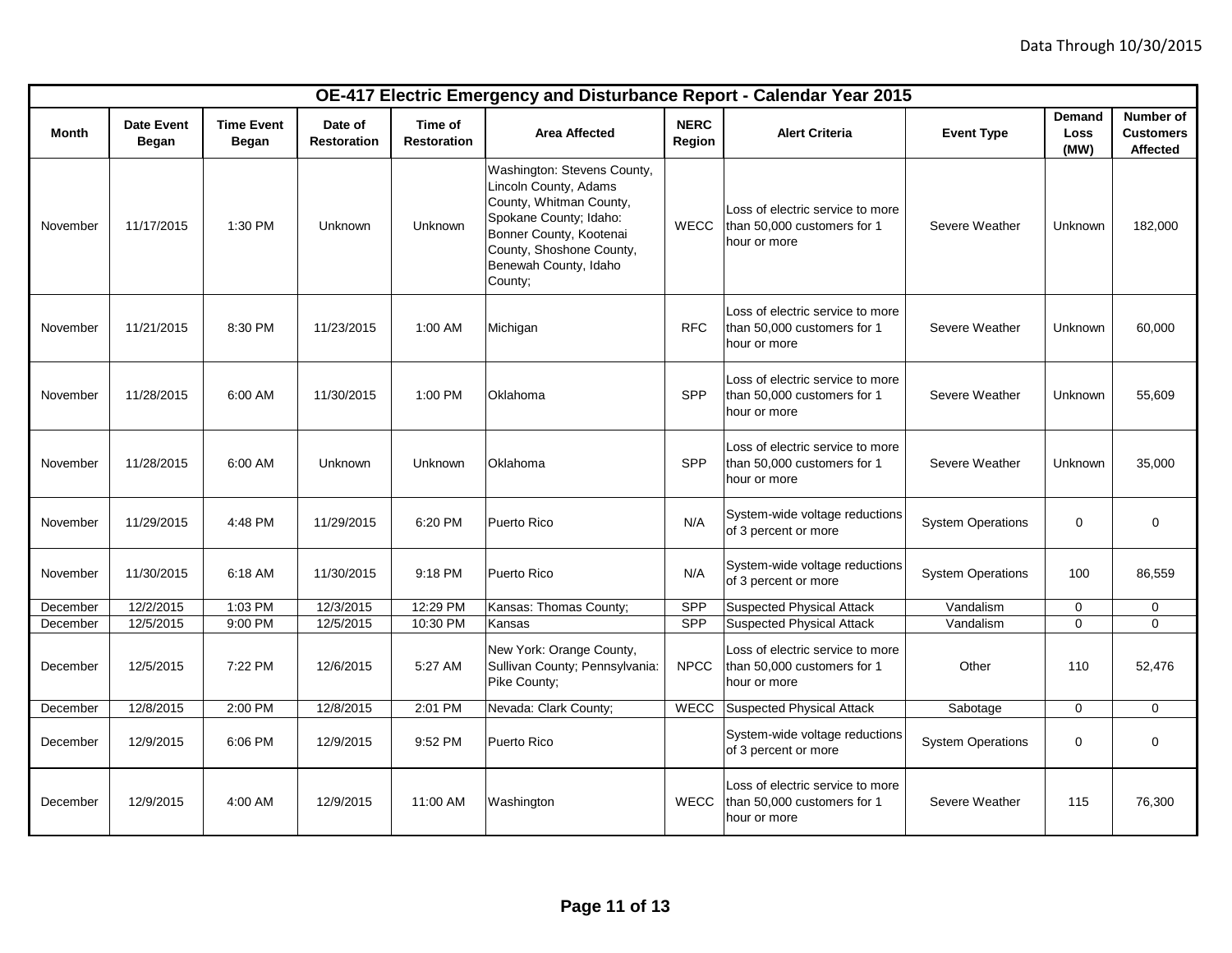|          |                                   |                                   |                               |                               |                                                                                                                                                                                                                       |                       | OE-417 Electric Emergency and Disturbance Report - Calendar Year 2015                                                    |                          |                        |                                           |
|----------|-----------------------------------|-----------------------------------|-------------------------------|-------------------------------|-----------------------------------------------------------------------------------------------------------------------------------------------------------------------------------------------------------------------|-----------------------|--------------------------------------------------------------------------------------------------------------------------|--------------------------|------------------------|-------------------------------------------|
| Month    | <b>Date Event</b><br><b>Began</b> | <b>Time Event</b><br><b>Began</b> | Date of<br><b>Restoration</b> | Time of<br><b>Restoration</b> | <b>Area Affected</b>                                                                                                                                                                                                  | <b>NERC</b><br>Region | <b>Alert Criteria</b>                                                                                                    | <b>Event Type</b>        | Demand<br>Loss<br>(MW) | Number of<br><b>Customers</b><br>Affected |
| December | 12/10/2015                        | 9:25 PM                           | 12/10/2015                    | 10:30 PM                      | Missouri: New Madrid County;                                                                                                                                                                                          | <b>SERC</b>           | Uncontrolled loss of 300<br>Megawatts or more of firm<br>system loads for more than 15<br>minutes from a single incident | <b>System Operations</b> | 400                    | $\mathbf{1}$                              |
| December | 12/10/2015                        | 5:55 PM                           | 12/10/2015                    | 5:56 PM                       | California: Stanislaus County;                                                                                                                                                                                        | WECC                  | <b>Suspected Physical Attack</b>                                                                                         | Vandalism                | Unknown                | Unknown                                   |
| December | 12/10/2015                        | 3:53 AM                           | 12/10/2015                    | 4:08 AM                       | California: Plumas County                                                                                                                                                                                             | WECC                  | <b>Electrical System Separation</b><br>(Islanding) where part or parts<br>of a power grid remain(s)<br>operational       | Severe Weather           | 24                     | 9,956                                     |
| December | 12/10/2015                        | 6:01 AM                           | 12/10/2015                    | 7:13 AM                       | California: Northern;                                                                                                                                                                                                 | <b>WECC</b>           | <b>Electrical System Separation</b><br>(Islanding) where part or parts<br>of a power grid remain(s)<br>operational       | Severe Weather           | 29                     | 9,956                                     |
| December | 12/24/2015                        | 3:00 AM                           | 12/26/2015                    | 12:00 AM                      | Michigan: Antrim County,<br>Charlevoix County, Manistee<br>County, Mecosta County,<br>Kalkaska County, Grand<br>Traverse County, Osceola<br>County, Lake County,<br>Newaygo County, Clare<br>County, Isabella County; | <b>RFC</b>            | Loss of electric service to more<br>than 50,000 customers for 1<br>hour or more                                          | Severe Weather           | Unknown                | 168,000                                   |
| December | 12/26/2015                        | 7:30 PM                           | Unknown                       | Unknown                       | Texas                                                                                                                                                                                                                 | <b>TRE</b>            | Loss of electric service to more<br>than 50,000 customers for 1<br>hour or more                                          | Severe Weather           | Unknown                | 70,000                                    |
| December | 12/26/2015                        | 6:00 PM                           | 12/30/2015                    | 6:00 AM                       | Texas: Oklahoma:                                                                                                                                                                                                      | SPP                   | Loss of electric service to more<br>than 50,000 customers for 1<br>hour or more                                          | Severe Weather           | Unknown                | 116,800                                   |
| December | 12/27/2015                        | 11:38 PM                          | 12/28/2015                    | 5:00 PM                       | Oklahoma                                                                                                                                                                                                              | SPP                   | Loss of electric service to more<br>than 50,000 customers for 1<br>hour or more                                          | Severe Weather           | Unknown                | 54,476                                    |